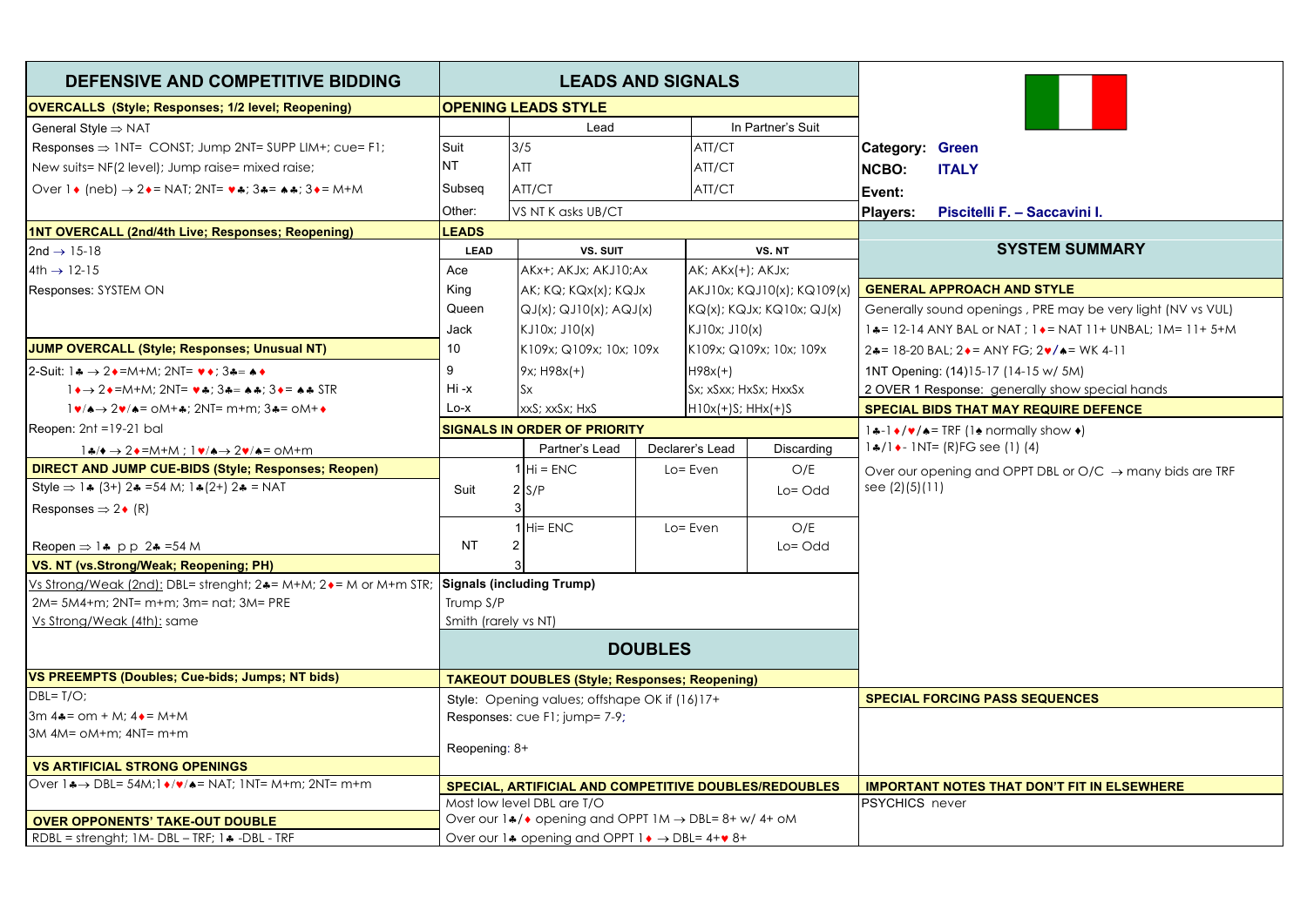| OPENING           | TICK IF<br>ARTICIAL |                         | MIN. No.<br>OF CARDS<br>NEG. DBL<br>THRU | <b>DESCRIPTION</b>                                                  | <b>RESPONSES</b>                                                                                                                                                               | <b>SUBSEQUENT AUCTION</b>                                                                                                                   | <b>PASSED HAND BIDDING</b>                                  |
|-------------------|---------------------|-------------------------|------------------------------------------|---------------------------------------------------------------------|--------------------------------------------------------------------------------------------------------------------------------------------------------------------------------|---------------------------------------------------------------------------------------------------------------------------------------------|-------------------------------------------------------------|
|                   |                     |                         |                                          |                                                                     |                                                                                                                                                                                |                                                                                                                                             |                                                             |
|                   |                     |                         |                                          |                                                                     |                                                                                                                                                                                |                                                                                                                                             |                                                             |
| $1 +$             |                     | $\mathbf{2}$            | $4 \spadesuit$                           | 12-14 ANY BAL                                                       | $1\rightarrow/\bullet$ = TRF to $\bullet/\bullet$ ; INT= (R)FG BAL see (1); 2.4= WK;                                                                                           | 1.4-1 •/• TRF to M→ 2.• = ART 16+ 54 w/o 3+M; 2M=4M BAL                                                                                     |                                                             |
|                   |                     |                         |                                          | $11+$ NAT 5+ $\clubsuit$ or 4 $\clubsuit$ 441R                      | $2 \cdot = F$ G 5 $\cdot$ 431/5 $\cdot$ 44/5 $\cdot$ 422 16+; 2 $\cdot$ = FG 6+ $\cdot$ or 6 $\cdot$ 4x;                                                                       | 20M= ART 16+ 3+M; 2NT= ART 19+ 6+*                                                                                                          |                                                             |
|                   |                     |                         |                                          |                                                                     | 2. = 5. + LIM; 2NT= PRE. or FG M SOL; 3. = FG 5. 4 + / v 22;                                                                                                                   | or $5*4M$ ; $3* = 16-186+$ w/o 3M                                                                                                           |                                                             |
|                   |                     |                         |                                          |                                                                     | $3 \leftarrow$ FG 5+4 + 22; $3 \vee$ / $\leftarrow$ PRE; $4 \cdot / \leftarrow$ TRF                                                                                            | $1$ +-1 + TRF to $\rightarrow$ 2NT= 19+ 6++ or 5+4 +                                                                                        |                                                             |
| $1+$              |                     |                         |                                          | 4   4   11 + 5+ $\bullet$ (not 5 $\bullet$ 332) or 4 $\bullet$ 441B | $1M=4+M$ F1; $1NT=(R)FG$ BAL or $4+\bullet$ or $5*4M22$ ; $2*\rightarrow=WK$ ; $1*\rightarrow 1M \rightarrow 2*\rightarrow NAT$ or $16+\frac{W}{O}3+M$ ; $2OM=ART$ 16+ $3+M$ ; |                                                                                                                                             |                                                             |
|                   |                     |                         |                                          |                                                                     | $2v = FG 6 +$ or 6 $*4M$ : $2e = FG 5 + 4M3$ or 5 $*44M$ :                                                                                                                     | 2NT= ART 16+ 6+ $\bullet$ w/o 3+M or 19+ 5 $\bullet$ 4M;                                                                                    |                                                             |
|                   |                     |                         |                                          |                                                                     | $2NT = PRE \cdot or FG M SOL$ :                                                                                                                                                | $3 = 5514-16$                                                                                                                               |                                                             |
|                   |                     |                         |                                          |                                                                     | $3\cdot\sqrt{ }$ = LIM; $3\nu/$ = PRE; $4\cdot\sqrt{ }$ = TRF                                                                                                                  | $1 \rightarrow$ -INT $\rightarrow$ ART bid for shape description see(4)                                                                     |                                                             |
| 1 <sub>v</sub>    |                     |                         |                                          | 5 44 $11+5+\nu$                                                     | 2.4= (R)FG; 2. + NAT FG (8); 2.4= FG 5+ A (9); 2NT= 3+ v LIM; $ v - 1x $ $\rightarrow$ 2.4= NAT 11-15 or any 16+; 2NT= 6. 4m 16+;                                              |                                                                                                                                             | $24 = 3 \times 9 - 11$ ; $2 \cdot = Hx \cdot 10 - 11$       |
|                   |                     |                         |                                          |                                                                     | $34 = 4 + \cdot$ FG no S/T; $3 \cdot = FG 4 + \cdot$ any SPL 10-13;                                                                                                            | $3m = 5515 + F1$ ; $3\vee = 7\vee 13-15$                                                                                                    | $2 \triangle = 4 \cdot 7 - 9$ any SPL; $3 \cdot =$ PRE      |
|                   |                     |                         |                                          |                                                                     | $3v$ = mixed raise; $3\cdot 4\cdot 4\cdot 4 = 4+v$ VOID 9-13;                                                                                                                  | $1\rightarrow -2\rightarrow$ ART bid for shape description see (7)                                                                          | $2NT/3$ */ $\bullet$ = 4+ $\bullet$ MAX SPL */ $\bullet$ /* |
|                   |                     |                         |                                          |                                                                     | $3NT = 12 - 14 BAL 3 - 4$                                                                                                                                                      |                                                                                                                                             | $3*(4*/\cdot) = 4+\cdot$ MAX VOID                           |
| $1^$              |                     |                         |                                          | 5 4 $11+5+A$                                                        | 2.4= (R)FG; 2 $\bullet/\bullet$ = NAT FG (8); 2NT= 3+ $\bullet$ LIM; 3.4= 6+ $\bullet$ LIM; same as above                                                                      |                                                                                                                                             | $2* = 3* 9-11$ : $2* = Hx * 10-11$                          |
|                   |                     |                         |                                          |                                                                     | $3 \cdot = 4 + 16$ FG no S/T; $3 \cdot = 56$ 4+ $\cdot$ any SPL 10-13;                                                                                                         |                                                                                                                                             | 2NT= 4. 7-9 any SPL; 3. = PRE                               |
|                   |                     |                         |                                          |                                                                     | 3. = mixed raise; 3NT= 12-14 BAL 3-4.<br>$4\cdot\sqrt{\bullet/\bullet} = 4 + \bullet \text{ VOD} \cdot \frac{\bullet}{\bullet/\bullet} \cdot \frac{9-13}{9}$                   |                                                                                                                                             | $3*/*/=4+A$ MAX SPL<br>$4$ */*/*= 4+* MAX VOID              |
| 1NT               |                     |                         |                                          | 4 (14) 15-17 BAL (5M332 14-15)                                      | 2. STAY WK or LIM, LIM/FG 54 MM, FG w SPL, 5M332 S/T                                                                                                                           | INT-2 $\clubsuit \rightarrow 2 \bullet =$ no M; 2 $\triangledown = 4 \triangledown$ may have 4 $\spadesuit$ ; 2 $\spadesuit = 4 \spadesuit$ |                                                             |
|                   |                     |                         |                                          |                                                                     | $2 \cdot / \cdot / \cdot$ TRF; 2. TRF $\ast$ or $\ast$ LIM; 2NT= puppet STAY                                                                                                   | $1NT-2 \rightarrow 2 \rightarrow 3 \rightarrow MAX$ : $2NT = 4 \rightarrow MIN$ : $3 \rightarrow 4 \rightarrow MAX$                         |                                                             |
|                   |                     |                         |                                          |                                                                     | $3 = TRF$ ; $3 = 4 + 4 + mm S/T$ , $4333 S/T$                                                                                                                                  | $INT-2$ $\rightarrow$ 2NT= 3.4 MAX; 3.4 = 4.4 MIN; 3.4 = 4.4 MAX                                                                            |                                                             |
|                   |                     |                         |                                          |                                                                     | $3v = 5*5m$ LIM; $3* = 55$ or 64 mm S/T or 65mm FG                                                                                                                             | $1NT-2 \triangle \rightarrow 2NT = not good \triangle 73 \triangle = likes \triangle 5$                                                     |                                                             |
|                   |                     |                         |                                          |                                                                     | $4*/\bullet$ = TRF; 4NT= 4333 light S/T                                                                                                                                        |                                                                                                                                             |                                                             |
| $2*$              |                     | $\mathbf{2}$            |                                          | 18-20 BAL                                                           | $2 \cdot / \cdot = \text{TRF}$                                                                                                                                                 |                                                                                                                                             |                                                             |
|                   |                     |                         |                                          |                                                                     | 24=TRF to 2NT: NT or 4M5+m or 5M BAL or 5m332 S/T                                                                                                                              |                                                                                                                                             |                                                             |
|                   |                     |                         |                                          |                                                                     | 2NT= 54 MM LIM+ or 4+4+ mm S/T or $4 \cdot 1 \cdot$                                                                                                                            |                                                                                                                                             |                                                             |
|                   |                     |                         |                                          |                                                                     | $3\clubsuit = \bullet$ WK +or $\bullet$ or FG SPL M; $3\bullet = 44$ MM; $3\bullet / \bullet = 4\bullet / \bullet$ ;                                                           |                                                                                                                                             |                                                             |
|                   |                     |                         |                                          |                                                                     | 3NT= 6+* light S/T; 4*= 6+* S/T                                                                                                                                                |                                                                                                                                             |                                                             |
| $2*$              | 兼                   | 0                       |                                          | <b>ANY FG</b>                                                       | $2v = (R)$ ; 24= any 55; 2NT/34/ $\bullet$ / $v = 6 + \bullet$ / $\bullet$ / $v / \bullet$ at least 2H;                                                                        |                                                                                                                                             |                                                             |
|                   |                     |                         |                                          |                                                                     | 3. = BAL 0-4 (no 4M, if 4M is 4333); 3NT= 0-5 w/ 7+ cards in                                                                                                                   |                                                                                                                                             |                                                             |
| 2 <sub>v</sub>    |                     | 5                       |                                          | 6v WK 4-9                                                           | any suit<br>24= (R)F1; 2NT/3+/+= 5++/+/+ F1; 3+= PRE; 3+= 6+ FG; 3NT= good PRE; 4+/+= NAT w/ 3++                                                                               |                                                                                                                                             |                                                             |
| $2*$              |                     | $\overline{\mathbf{5}}$ |                                          | 6. WK 4-9                                                           | $ 2NF = (R)F1; 3*/*/= 5+*/*/= 1$ ; 34 = PRE; 3NT= good PRE; 44/ $*= NAT W/3+*/4 = NAT$                                                                                         |                                                                                                                                             |                                                             |
| 2NT               |                     |                         |                                          | (20) 21-22 BAL                                                      | 3+= puppet STAY; 3+/v= TRF; 3+= 5+4+mm S/T or 65mm FG; 4+/+= v/+ S/T; 4v/+= +/+ S/T; 4NT/5+ = TRF 5+/+                                                                         |                                                                                                                                             |                                                             |
| $3+$              |                     | $\overline{7}$          |                                          | PRE (aggressive NV)                                                 | $3 \bullet = (R)$ or NAT                                                                                                                                                       | <b>HIGH LEVEL BIDDING</b>                                                                                                                   |                                                             |
|                   |                     |                         |                                          |                                                                     | $3\blacktriangleright$ / $\blacktriangle$ = NAT F; 4 $\blacktriangle$ = PRE                                                                                                    | 4NT ( $\bullet$ ) or 4 $\bullet$ ( $\bullet$ ) = KC excluding 0 KC (1-2-2 w/Q-3-4) or KCB 1430 if WK                                        |                                                             |
| $3*$              |                     | $\overline{7}$          |                                          | PRE (aggressive NV)                                                 | $3\blacktriangledown/3\blacktriangle = NATF$                                                                                                                                   | 4NT ( $\bullet$ ) or 4 $\bullet$ ( $\bullet$ ) = KCB 1430                                                                                   |                                                             |
|                   |                     |                         |                                          |                                                                     | $4\clubsuit = \bullet$ SUPP S/T; $4\bullet$ PRE                                                                                                                                |                                                                                                                                             |                                                             |
| $3\vee$           |                     | $\overline{7}$          |                                          | PRE (aggressive NV)                                                 | $3 \triangle = FG; 4 \triangle / \triangle = C \cup e$                                                                                                                         | Cue style: first and second round controls up the line                                                                                      |                                                             |
| $3*$              |                     | $\overline{7}$          |                                          | PRE (aggressive NV)                                                 | $4$ */ $\bullet$ = cue; $4\bullet$ = NAT                                                                                                                                       | In forcing situations at high levels: PASS= TRF to DBL or S/T, DBL= light S/T, BID= UNBAL no S/T                                            |                                                             |
| 3NT               | ₩                   |                         |                                          | good 4M PRE                                                         | $4\bullet$ = TRF to $4\bullet/\bullet$ ( $\bullet/\bullet$ ); $4\bullet$ = ask M                                                                                               |                                                                                                                                             |                                                             |
| $4 \div 4$        |                     | 8                       |                                          | PRE                                                                 |                                                                                                                                                                                | Squeeze cue                                                                                                                                 |                                                             |
| $4 \cdot / \cdot$ |                     | $\overline{7}$          |                                          |                                                                     |                                                                                                                                                                                |                                                                                                                                             |                                                             |
| 4NT               |                     | 8                       |                                          | PRE better than 5m                                                  | $5/6$ $\bullet$ = P/C; $5 \bullet$ = pass w/ $\bullet$                                                                                                                         |                                                                                                                                             |                                                             |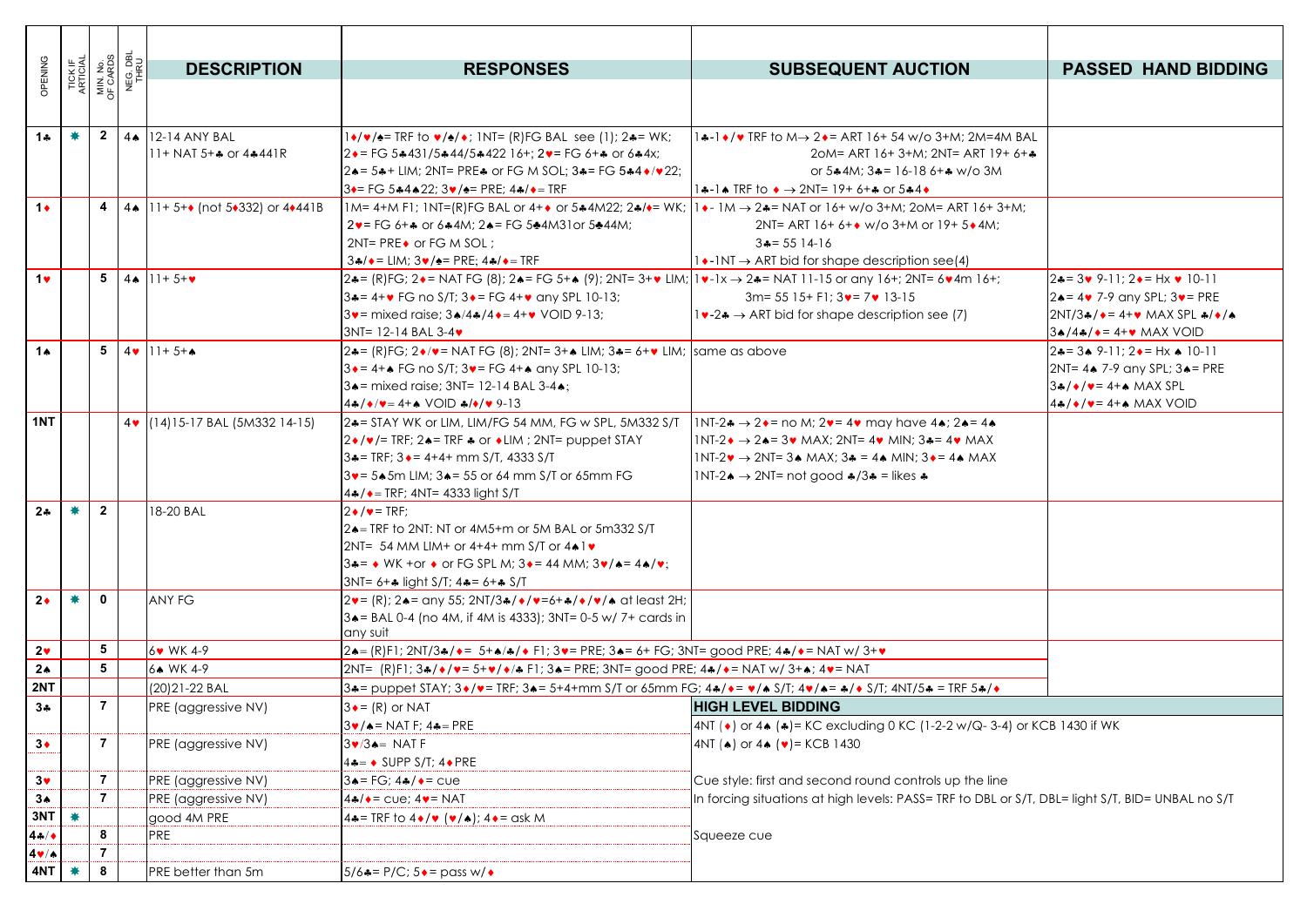## **SUPP SHEETS**

(1)  $1\spadesuit$  - 1NT (R) FG  $2\clubsuit = 5\clubsuit 4\spadesuit$  or  $4\spadesuit 441R$  or any BAL 4432  $2\bullet = 5\clubsuit 4\blacktriangledown$  $2 \cdot = 5 + 4$  $2\spadesuit = 6\spadesuit$ 2NT= 15+ 6♣ S-SOL  $3\clubsuit = 5 \text{m}332$  $3\bullet = 4\blacktriangledown 333$  $3\Psi = 4\spadesuit 333$  $3\spadesuit = 4 \text{m}333 \text{ MIN}$ 3NT= 4m333 MAX

(2)

- $1\clubsuit DBL 1\spadesuit = 5+\heartsuit$  1 $\spadesuit 1\spadesuit DBL = 4+\heartsuit 8+$  $1 \blacktriangledown = 5 + \spadesuit$  1 $\blacktriangledown = 4 + \spadesuit$
- $2NT/3\clubsuit = 5\clubsuit 5\spadesuit/\spadesuit$  7-10  $3\spadesuit = 5\spadesuit 5\spadesuit 7-10$  $3\bullet = 5\bullet 5\bullet 7-10$  $3\blacktriangledown$  = TRF to 3NT
- $1 \div -2 \times -$  DBL = 8+  $1 \div -2 \div -$  DBL = 8+  $2\spadesuit = 5 + \spadesuit \text{FG}$  3 $\spadesuit = 5 + \spadesuit \text{FG}$  $3\clubsuit = 5+\bullet \text{ FG}$   $3\spadesuit = 5+\bullet \text{ FG}$  $3\blacklozenge = FG \text{ w}/4\blacklozenge \text{ w/o} \blacktriangledown \text{ stopper}$   $3\blacktriangledown = 5+\blacktriangleright G$  $4\clubsuit/\bullet = 5\spadesuit 5\clubsuit/\bullet$  4♣ $\bullet$   $= 5\spadesuit 5\clubsuit/\bullet$
- $1\clubsuit 3\spadesuit 3\spadesuit = 5 + \text{V}$  FG  $1\clubsuit 3\spadesuit 3\text{V} = 5 + \text{A}$  FG
- $1 \cdot \bullet 3 \cdot \bullet 1 \cdot \bullet = 4/5 \cdot \bullet + \bullet = 6 + \bullet$  $3\blacktriangle$  = NEG DBL w/o  $\blacktriangle$  FG 4 $\blacktriangleright$  = 6+ $\blacktriangleright$  S/T  $4\bullet = 6 + \clubsuit$  4 $\bullet = 6 + \clubsuit$  $4\blacktriangledown = 6 + \spadesuit S/T$  $4\spadesuit = 6 + \spadesuit$  up to 13

 $1\spadesuit = 5+\spadesuit$  1 $\spadesuit = \text{NEG} \text{DBL}$  w/o M  $1NT = 5 + \frac{1}{2}F1 10 + 2\frac{1}{2} = 4/5$  $2\clubsuit = 5 + \clubsuit 5 - 9$  2 $\spadesuit = 5 + \heartsuit$  FG  $2\blacklozenge = 6+\blacktriangledown/\blacktriangle$  WK  $2\blacktriangledown = 5+\blacktriangle$  FG  $2\spadesuit = 5\spadesuit 5\rm{m}$  7-10  $2\spadesuit = 5\spadesuit \text{FG}$  $2NT = 55 \text{ mm } 7-10$   $2NT/3 \div 5 \div 5 \div 7-10$  $3\clubsuit/\bullet = 5\blacktriangledown 5\spadesuit/\bullet$  7-10  $3\blacklozenge = 55\blacktriangledown \spadesuit$  7-10  $1 \cdot \cdot \cdot$  DBL = 4+ $\cdot \cdot \cdot$  8+ 1 $\cdot \cdot \cdot$  1 $\cdot \cdot \cdot$  1 $\cdot \cdot \cdot$  1 $\cdot \cdot \cdot$  1 $\cdot \cdot \cdot$  DBL = 4+ $\cdot \cdot \cdot$  8+ pti  $1\spadesuit = 8 + \frac{w}{4}$  2 $\spadesuit = 10 + \frac{w}{9}$  4  $2\clubsuit = 5+\bullet \text{ FG}$   $2\spadesuit = 5+\bullet \text{ FG}$  $2\blacklozenge = 5 + \clubsuit \text{FG}$  2 $\blacktriangleright = 5 + \clubsuit \text{FG}$  $2\blacklozenge = 5 + \blacklozenge$  FG  $2\blacklozenge = 5 + \blacklozenge$  FG

- $2\spadesuit = 6\spadesuit 6-10$  2NT/3 $\spadesuit = 5\spadesuit 5\spadesuit/\blacktriangledown 7-10$
- $3\blacktriangleright = 5 + \triangle$  FG  $3\blacktriangleright = F$ G w/  $4\blacktriangleright$  w/o  $\triangle$  stopper  $3NT = 4 \cdot w / \cdot$  stopper 3NT= 4 $\cdot w / \cdot$  stopper
- $3\blacklozenge = 5 + \blacklozenge$  FG  $3\blacklozenge = 5 + \blacktriangledown$  FG  $4\clubsuit = 5\spadesuit 5M$   $4\clubsuit = \clubsuit FG$  $4\bullet = 55$  MM  $4\bullet = 55$  MM
- $4\bullet = 6+\bullet$   $4\bullet = 6+\bullet$  up to 13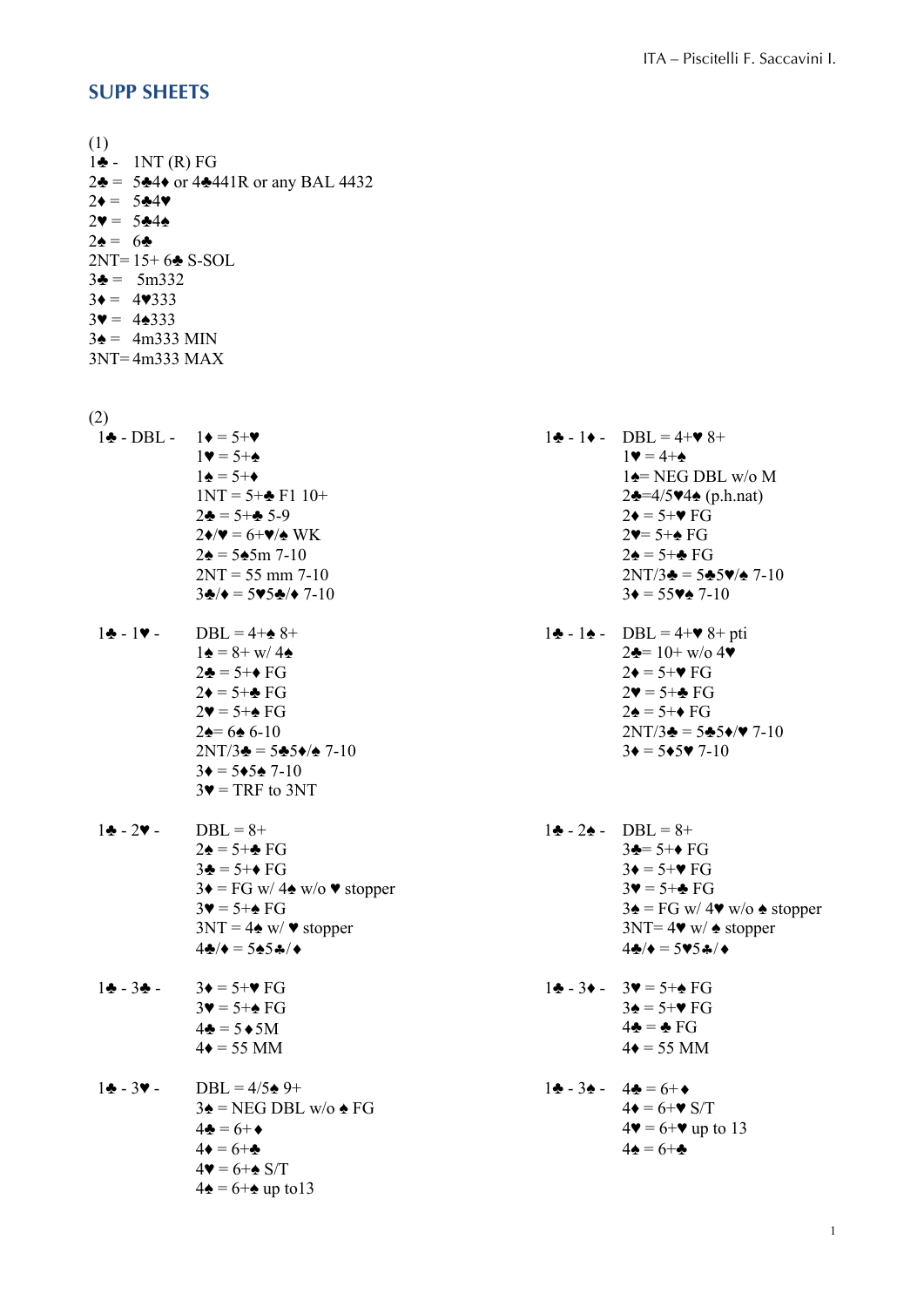(3)  $1 \rightarrow -1 \rightarrow$  $2\clubsuit$ = 5+ $\triangleleft$ 4+ $\clubsuit$  11-15 or 5+ $\triangleleft$ 4x w/o 3 $\triangledown$  16+  $1 \cdot - 1 \cdot 2\clubsuit$ = 5+ $\triangleleft$ 4+ $\clubsuit$  11-15 or 5+ $\triangleleft$ 4x w/o 3 $\spadesuit$  16+ (4)  $1\blacklozenge$  - 1NT (R) FG  $2\clubsuit$  = 5 $\triangleleft$ 4 $\clubsuit$  or 4 $\triangleleft$ 441B (or CHI any)  $2\bullet = 5\bullet 4\blacktriangledown$  $2\mathbf{v} = 5*4\mathbf{A}$  $2\spadesuit = 6\spadesuit 11-15$  $2NT= 15+ 6* S-SOL$ 3♣/♦/♥= 16+ 6♦ 1♣/♥/♠  $3\spadesuit = 6\spadesuit 322\; 18+$ 3NT= 6♦322 15-17 (5)  $1\blacklozenge$  - DBL -  $1\blacktriangledown$   $\blacklozenge$  = 5+ $\blacktriangledown$   $\blacklozenge$  F1  $1NT = 5 + \bullet F1$  $2\clubsuit = \lozenge$  SUPP WK  $2\blacklozenge/\blacktriangledown = 6+\blacktriangledown/\blacktriangle$  WK  $2\spadesuit$  = 5 $\spadesuit$  5 $\clubsuit$  7-10  $2NT = 595 - 7-10$  $3\clubsuit = \spadesuit$  SUPP LIM+  $3\bullet = PRE$ 1♦ - 1♥ - DBL = 4+♠ 8+ 1♣ - 1♠ - DBL = 4+♥ 8+ pti  $2\clubsuit = \bullet$  SUPP WK 2 $\bullet = 5+\bullet$  FG  $2\blacklozenge = 5 + \clubsuit \text{FG}$  2 $\blacktriangledown = 6\blacktriangledown 6 - 10$  $2\blacklozenge = 5 + \clubsuit \text{FG}$  2 $\blacklozenge = 5 + \clubsuit \text{FG}$  $2\mathbf{A} = 6\mathbf{\triangle} 6-10$  2NT = 5 $\mathbf{\triangle} 5\mathbf{v}$  7-10  $2NT = 5 \div 7-10$  3 $\div = 5 \div 7-10$  $3\clubsuit = \bullet$  SUPP LIM+  $3\spadesuit = \text{PRE}$  $3\blacklozenge = \text{PRE}$   $3\blacklozenge = \text{SPL} \blacklozenge \text{SUPP}$  $3\blacktriangledown =$  SPL  $\blacktriangleright$  SUPP  $1\blacklozenge - 2\blacktriangledown - \text{DBL} = 8+$  1 $\blacklozenge - 2\blacklozenge - \text{DBL} = 8+$  $2\spadesuit = 5\spadesuit \mathbb{F}G$  3 $\spadesuit = 4\spadesuit$  LIM+  $3\clubsuit = 4 + \bullet$  LIM+  $3\bullet = S/O$  $3\blacklozenge = S/O$   $3\blacktriangledown = 5+\clubsuit FG$  $3\blacklozenge = 5 + \blacklozenge$  FG  $3\blacklozenge = 5 + \blacktriangledown$  FG  $3NT = 4 \cdot w / \cdot$  stopper 3NT= 4 $\cdot w / \cdot$  stopper  $4\clubsuit = 5\spadesuit 5\spadesuit$  4  $1\bullet - 3\bullet - 3\bullet/4 = 5 + \bullet/\bullet$  FG  $4\clubsuit = \spadesuit$  SUPP LIM+ 1♦ - 3♥ - DBL = 4/5♠ 9+ 1♦ - 3♠ - 4♣ = ¨ SUPP LIM+  $3\spadesuit$  = NEG DBL w/o  $\spadesuit$  FG 4 $\spadesuit$  = 6+ $\spadesuit$  S/T  $4\clubsuit = \bullet$  SUPP LIM+  $4\blacktriangledown = 6+\blacktriangledown$  up to 13  $4\bullet = 6 + \clubsuit$   $4\bullet = 6 + \clubsuit$  $4\mathbf{v} = 6 + \mathbf{A} S/T$  $4\spadesuit = 6 + \spadesuit$  up to 13

 $1\blacktriangle = 8 + w/4\blacktriangle$  2 $\blacktriangle = 10 + w/0.4$   $\blacktriangledown$  or  $\blacktriangle$  SUPP WK

- -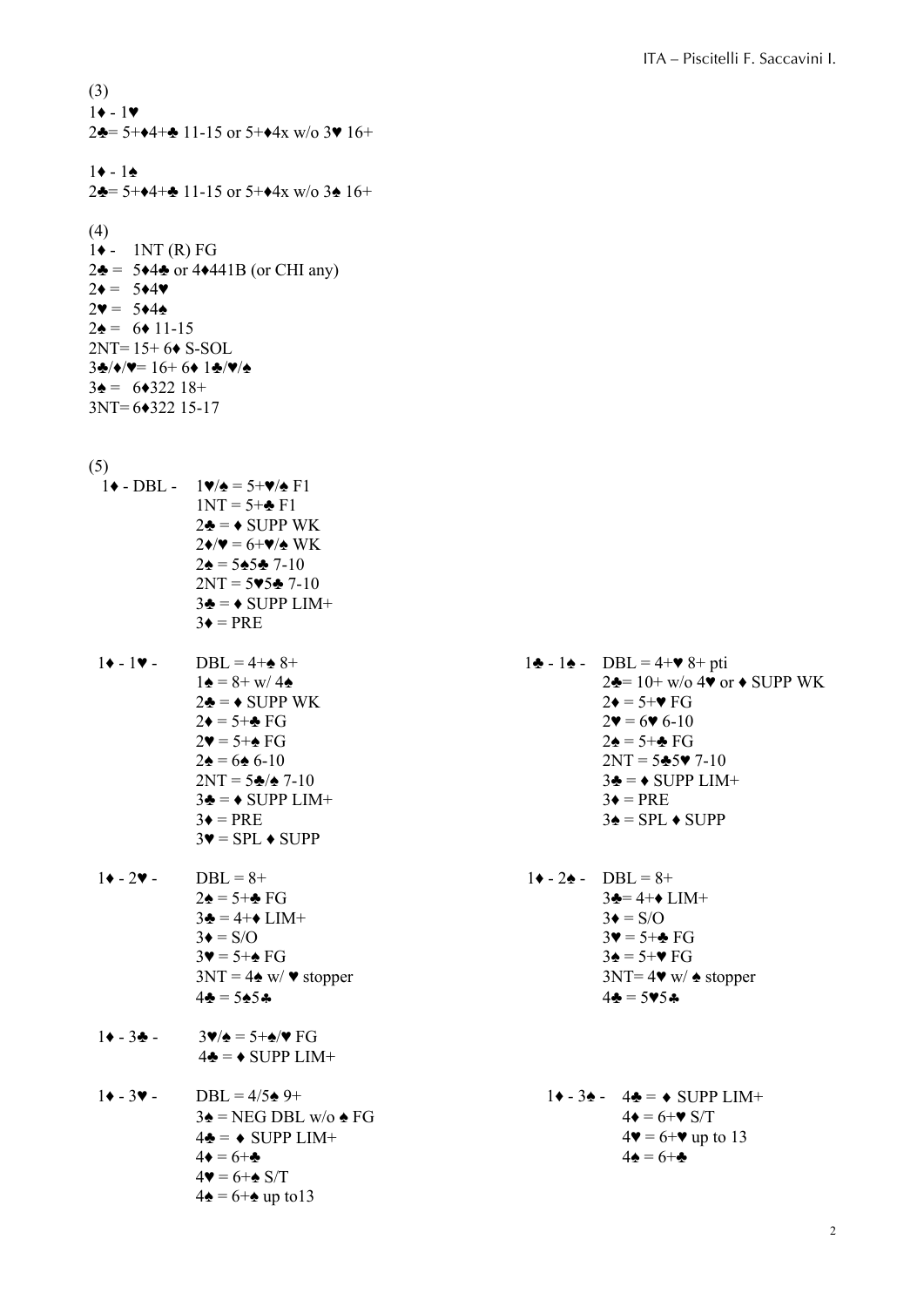(6) 1M - 1♠/NT  $2\clubsuit = 5 + M4 + \clubsuit 11 - 15$  or any  $16 +$ 

 $\frac{(7)}{1}$ .  $2\clubsuit$  (R) FG 1 $\spadesuit$  - 2 $\clubsuit$  (R) FG  $2\bullet =$  11-14(5) not 55 or 64 <br>  $2\bullet =$  11-14(5) not 55 or 64<br>  $2\bullet =$  11-14(5) not 55 or 64<br>  $2\bullet =$  55 o 64 11+  $2\blacktriangledown =$  55 o 64 11+  $2\blacktriangledown =$  55 o 64 11+  $2\spadesuit = 6 + \spadesuit 15 +$  2 $\spadesuit = 6 + \spadesuit 15 +$  $2NT = 5\cdot422\cdot15+$  o 5 $\cdot\cdot332\cdot16+$   $2NT = 5\cdot422\cdot15+$  o 5 $\cdot\cdot332\cdot16+$  $3\clubsuit = 5\sp{0.4}\clubsuit$   $3\spadesuit = 5\spadesuit$   $4\spadesuit$   $31\spadesuit$   $15\spadesuit$  $3\bullet =$  5 $\bullet$ 4 $\bullet$ 1 $\bullet$  15+ 3 $\bullet$  5 $\bullet$ 4 $\bullet$ 1 $\bullet$  15+  $3\mathbf{v} = 5\mathbf{v}4\mathbf{1}\mathbf{A} 15+$   $3\mathbf{v} = 5\mathbf{A}4\mathbf{1}\mathbf{v} 15+$  $3\spadesuit = 5\spadesuit 4\spadesuit 15+$   $3\spadesuit = 5\spadesuit 4\spadesuit 15+$ <br> $3\spadesuit = 5\spadesuit 4\spadesuit 15+$   $3\spadesuit = 5\spadesuit 4\spadesuit 15+$ <br> $3NT = 5\spadesuit 4\spadesuit 15-18$  $3NT = 5\div 4\div 15-18$   $3NT = 5\div 4\div 15-18$ <br> $4\div = 5\div 4\div 19+$   $4\div = 5\div 4\div 19+$  $5\sqrt{4\cdot 1\cdot 19}$  +  $4\cdot 1\cdot 19$  +  $4\cdot 1\cdot 19$  +  $4\cdot 1\cdot 19$  +  $4\cdot 1\cdot 19$  +  $4\cdot 1\cdot 19$  +  $4\cdot 1\cdot 19$  +  $4\cdot 1\cdot 19$  +  $4\cdot 1\cdot 19$  +  $4\cdot 1\cdot 19$  +  $4\cdot 1\cdot 19$  +  $4\cdot 1\cdot 19$  +  $4\cdot 1\cdot 19$  +  $4\cdot 1\cdot 19$  +  $4\cdot 1$ 

(8) 1M -  $2\rightarrow 5+\rightarrow$  FG denies M SUPP  $2\bullet = 5M4oM$  $2\spadesuit =$  not 4oM not 3+ $\spadesuit$  $2nt = 3*$  $3\clubsuit = 15 + 4\clubsuit$  w/o 3+  $3\bullet = 4\bullet 11 - 14$  SPL  $\bullet$  or 22  $3\blacktriangledown = 4\blacktriangleright 11$ -14 SPL oM if 1 $\blacktriangledown$  opening; 65 if 1 $\blacktriangle$  opening  $3\spadesuit =$  4♦ 11-14 SPL oM if 1 $\spadesuit$  opening; 65 if 1 $\spadesuit$  opening  $3nt = 54 \times 22 \times 15^+$  $4\clubsuit/\bullet = 54\spadesuit$  SPL  $\clubsuit$ /oM

(9)

```
1\blacktriangledown - 2\blacktriangle \rightarrow 5+ \blacktriangle F G2NT = (R) \rightarrow 3\clubsuit = 55 or 64 \spadesuit \clubsuit3\bullet = 55 o 64 \bullet\bullet3\Psi = 6\div 3\Psi FG
                               3\spadesuit = 6 + \spadesuit S/T3NT = 6 FG
                               4\bullet = 6\bullet FG S-SOL
3\clubsuit/\bullet = 55 or 64
3\Psi = 6+\Psi3\spadesuit = 5\blacktriangledown4\spadesuit 11-14
3NT = 5. 4.2215 +4\clubsuit/\bullet = 5\blacktriangledown 4\spadesuit 1\clubsuit/\bullet 15+(10)1\spadesuit - 2\blacktriangledown \rightarrow 5+\blacktriangledown FG
2\spadesuit = \text{not } 3\blacktriangledown2NT = 33\clubsuit/\bullet = 4+\clubsuit/\bullet 15+\text{w/o }3\blacktriangledown3\mathbf{v} = 4\mathbf{v} 11 - 14 \text{ SPL} \triangleq \text{or } 223\spadesuit = 4\spadesuit 11-14 SPL \spadesuit
```

```
3NT = 5*492215+
```

```
4\clubsuit/\bullet = 5\spadesuit4\blacktriangledown SPL \clubsuit/\bullet 15+
```